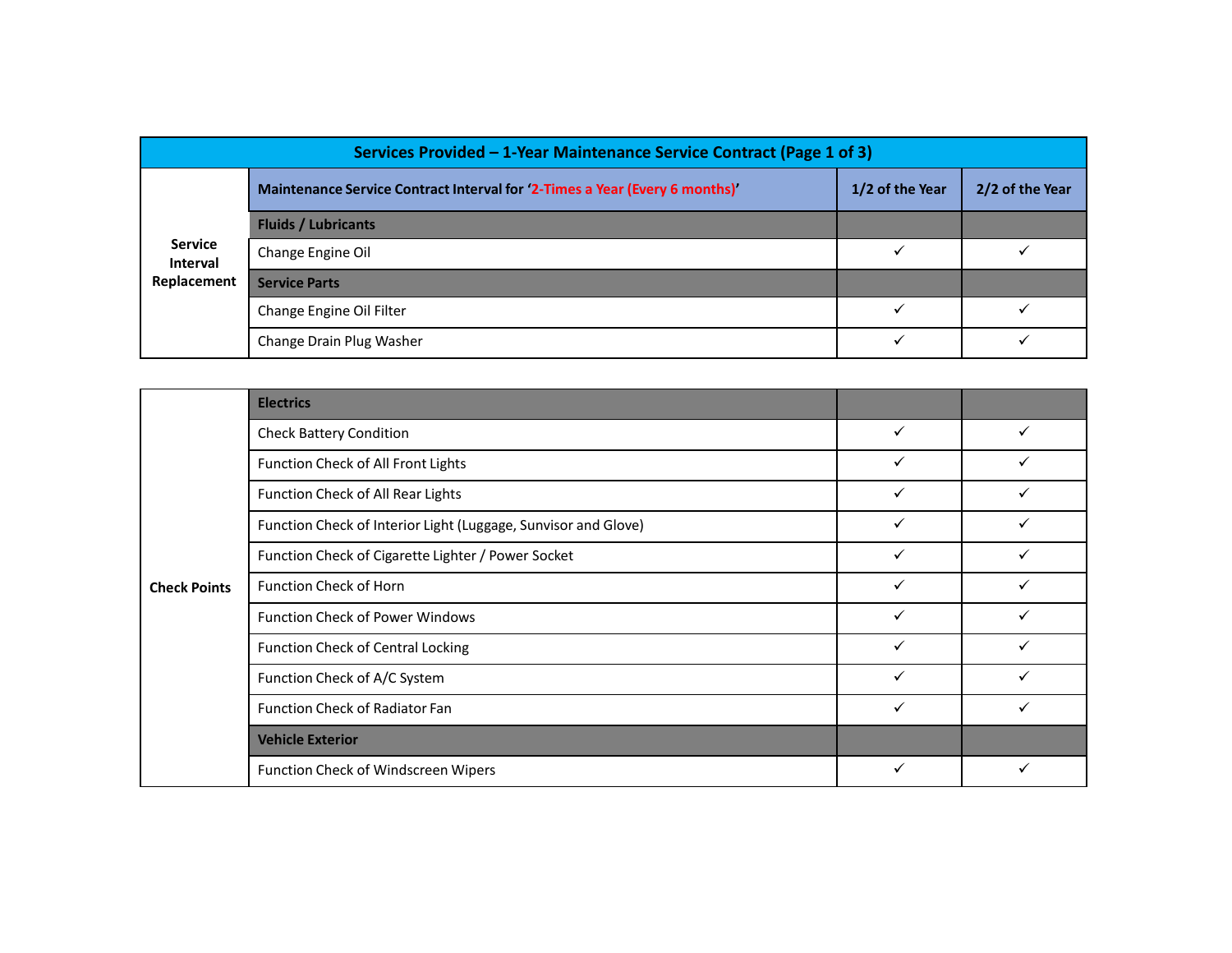|                     | Services Provided - 1-Year Maintenance Service Contract (Page 2 of 3)                                          |                 |                 |
|---------------------|----------------------------------------------------------------------------------------------------------------|-----------------|-----------------|
|                     | Maintenance Service Contract Interval for '2-Times a Year (Every 6 months)'                                    | 1/2 of the Year | 2/2 of the Year |
|                     | Check Wiper Blades for Damage                                                                                  | $\checkmark$    | $\checkmark$    |
|                     | Function Check of Windscreen Washer Spray                                                                      | $\checkmark$    | $\checkmark$    |
|                     | Visual Check for Windscreen Damage                                                                             | $\checkmark$    | $\checkmark$    |
|                     | Lubricate Door Arrester / Check                                                                                | $\checkmark$    | $\checkmark$    |
|                     | Lubricate Front Bonnet & Rear Boot Catch Hook                                                                  | $\checkmark$    | $\checkmark$    |
|                     | <b>Tyres</b>                                                                                                   |                 |                 |
|                     | Check & Reset Tyre Pressure of 4 Wheels and Spare Tyre                                                         | $\checkmark$    | $\checkmark$    |
|                     | Check Thread Depth, Condition and Wear Pattern of Tyres                                                        | $\checkmark$    | $\checkmark$    |
|                     | Check Expiry of 4 Wheels and Spare Tyre (*)                                                                    | $\checkmark$    | $\checkmark$    |
|                     | <b>Undercarriage</b>                                                                                           |                 |                 |
|                     | Visual Check of Undercarriage for Leaks and Damage                                                             | $\checkmark$    | $\checkmark$    |
| <b>Check Points</b> | Visual Check of Gearbox, Final Drive and Drive Shalf Bellows for Leaks and Damage                              | $\checkmark$    | $\checkmark$    |
|                     | Visual Check for Swivel Joints, Axle Mountings, Coupling Rod Bearings and Anti-roll Bar<br>Mounting for Damage | $\checkmark$    | $\checkmark$    |
|                     | Visual Check of Brake System for Leaks & Damage                                                                | $\checkmark$    | $\checkmark$    |
|                     | Visual Check of Exhaust System for Leaks & Damage                                                              | $\checkmark$    | $\checkmark$    |
|                     | Check Brake Pads & Brake Discs Condition                                                                       | $\checkmark$    | $\checkmark$    |
|                     | Service Brakes                                                                                                 |                 | $\checkmark$    |
|                     | Check Front Brake Disc run-out condition                                                                       |                 | $\checkmark$    |
|                     | Check Rear Brake Disc / Brake Drum run-out condition                                                           |                 | $\checkmark$    |
|                     | Check Parking Brake Condition / Adjust free-play (not applicable for electronic parking brake)                 |                 | $\checkmark$    |
|                     | Check Track Rod Ends for Play & Rubber Boot Condition                                                          | $\checkmark$    | $\checkmark$    |